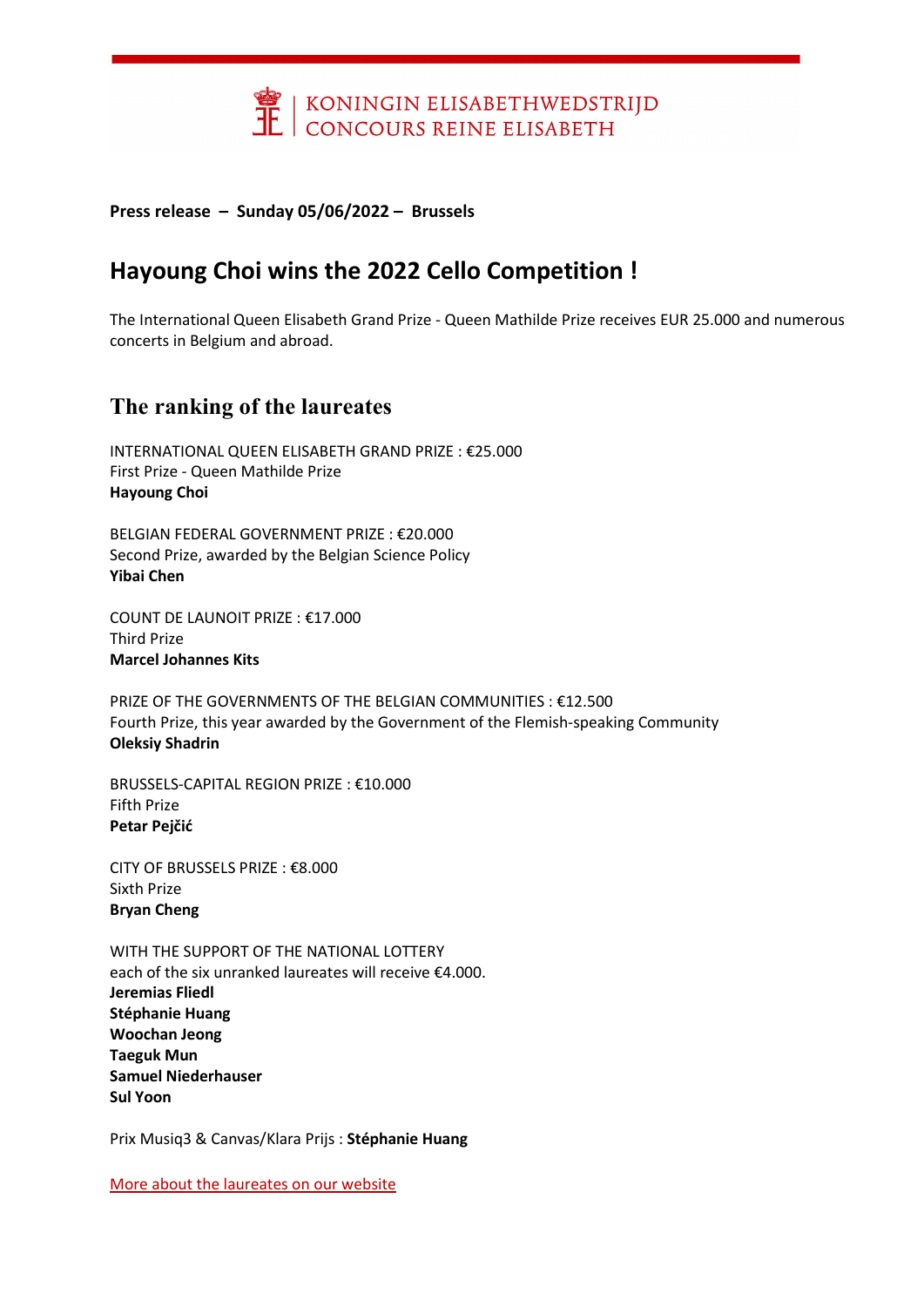

## Replay

Thanks to the live streaming that has brought their performances around the world, all 66 candidates have received unprecedented attention since the very start of the Cello Competition. The live stream was available on four different platforms, including our own website. The semi-final and final were also successfully broadcast on the radio and television channels of the VRT and RTBF.

All the performances of Cello 2022 can be replayed on our website www.queenelisabethcompetition.be.

### **Concerts**

We kick off with the recitals by the unranked laureates on Wednesday 8 June and Thursday 9 June at 8.15pm at Flagey.

At the laureates' concert, with the 4th, 5th and 6th laureates; Oleksiy Shadrin, Petar Pejčić and Bryan Cheng will perform with the Antwerp Symphony Orchestra, conducted by Giordano Bellincampi, on Tuesday 14 June at 8 pm in the Brussels Center for Fine Arts. The concert will be broadcast live on Klara and Musiq3. The same concert also takes place at the Queen Elisabeth Hall in Antwerp, on Saturday 11 June.

The closing concert with the 1st, 2nd and 3rd laureates, Hayoung Choi, Yibai Chen and Marcel Johannes Kits, and the Belgian National Orchestra conducted by Eivind Aadland, will take place on Thursday 16 June at 8 pm in the Brussels Center for Fine Arts. The concert will be broadcast live on our website, Auvio, vrt.nu, on radio and on television.

The first three laureates will also perform in Charleroi (Saturday 18 June, Palais des Beaux-Arts), Leuven (Sunday 19 June, Stadsschouwburg), Liège (Thursday 23 June, Salle Philharmonique), Hasselt (Friday 24 June, Cultuurcentrum) and Bruges (Saturday 25 June, Concertgebouw).

Up-to-date information regarding dates and reservation options is available in the Concert calendar.

### 4 CD box

"Cello 2022" will be available as of Saturday 11 June, containing works performed by the laureates during the first round, the semi-final and the final of the cello competition. Find out the programme of the 4CDs as from Monday 6 June on shop.queenelisabethcompetition.be.

We would like to thank especially our structural sponsors BNP Paribas Fortis, Proximus, TotalEnergies, Rolex; and our partner the National Lottery, our patrons and all the prize givers: without them we would not have been able to organise this second cello session after two years without box office revenues.